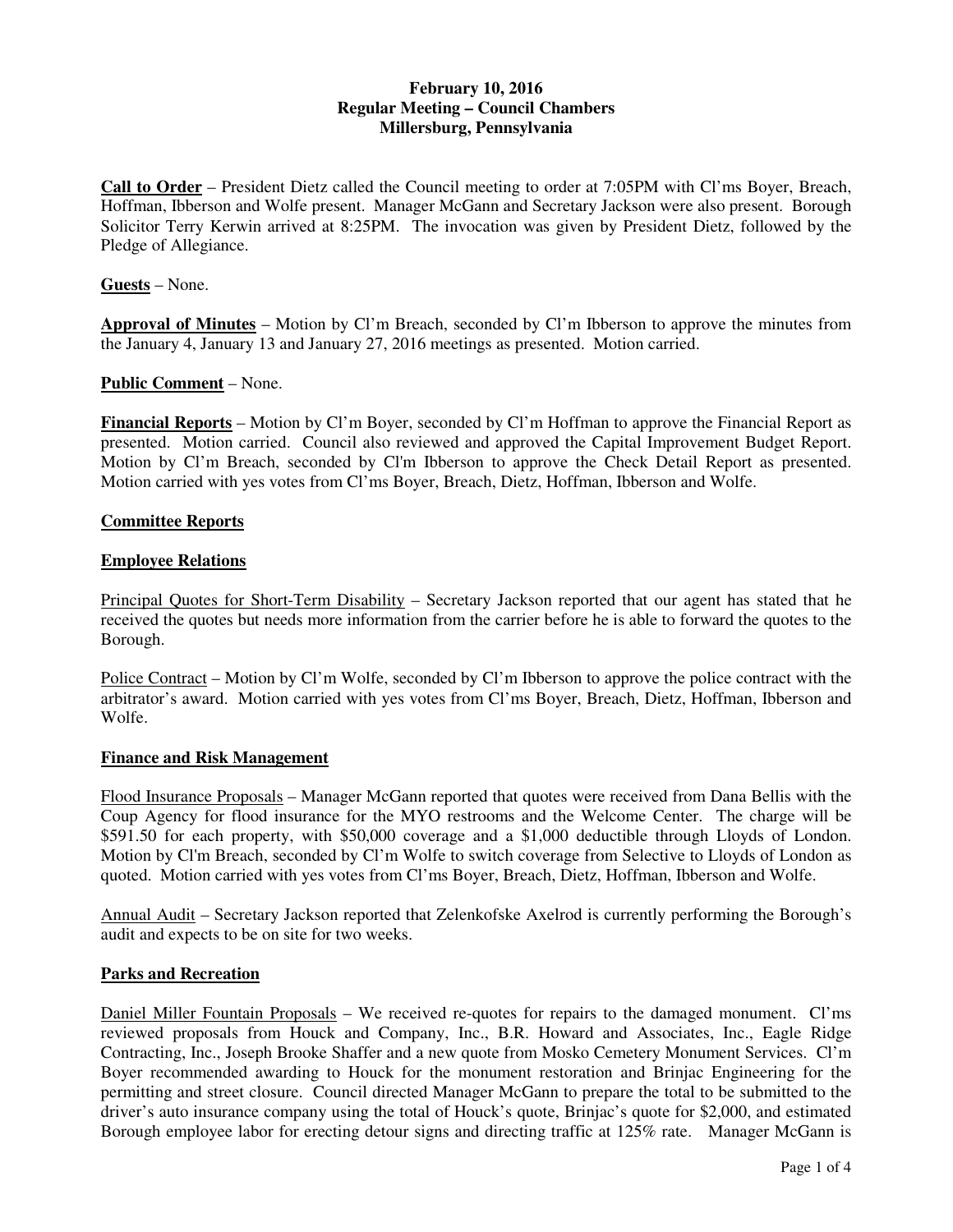also to confirm with Brinjac that their quote covers permitting for two separate work phases. Motion by Cl'm Hoffman, seconded by Cl'm Breach to select Houck's proposal and to submit to the driver's insurance company. Motion carried.

2016 Ferry Boat Rates – Council reviewed the suggested rates provided by the Ferry Boat Association Board. They remained the same as last year. Motion by Cl'm Ibberson, seconded by Cl'm Hoffman to approve the rates as presented. Motion carried.

MYO Recycling Permits – Council reviewed both the residential and business/industrial permits as revised February 9, 2016. Motion by Cl'm Breach, seconded by Cl'm Ibberson to approve the permits as presented. Motion carried.

Facility Use Agreement – Millersburg Little League – The organization requested the use of Seal Park baseball field for practices and games from March 1 to October 31, 2016.

Facility Use Agreement – Millersburg High School Baseball – The organization requested the use of MYO Park baseball field for practices and games from March 7 to May 31, 2016.

Motion by Cl'm Hoffman, seconded by Cl'm Ibberson to approve both agreements as presented with the user fee being waived for both organizations. Motion carried.

Youth Football Tires – Cl'm Hoffman questioned where to store tires used for conditioning for the boys football organization at MYO Park. Manager McGann responded that he will check and advise Cl'm Hoffman at a later date.

Park Opening – Manager McGann reported that the Park restrooms will be opened in late March, weather permitting. Council agreed that the Public Works crew should install the swings at the same time. Manager McGann will advise Crew Leader Steve Jones.

# **Property**

Report from Chairman – Cl'm Hoffman reported that he requested a list of all equipment from Manager McGann to work drafting a five year plan. He is checking prices for a motor for the broken spinner.

## **Public Safety**

Rhoads & Sinon Police Arbitration Invoice – Council reviewed the invoice for \$598.00. Motion by Cl'm Ibberson, seconded by Cl'm Wolfe to pay the \$598 invoice to Rhoads and Sinon. Motion carried with yes votes from Cl'ms Boyer, Breach, Dietz, Hoffman, Ibberson and Wolfe.

President Dietz called an executive session at 8:25PM to discuss legal and personnel matters. Secretary Jackson was excused part-way through the executive session. The meeting was called back into regular session at 9:05PM with Secretary Jackson returning to Council Chambers. Solicitor Kerwin and Cl'm Hoffman then left the meeting.

## **Streets**

2016 Paving Project Bid Notice – Council reviewed the draft of the notice prepared by Manager McGann. McGann gave the following timeline. There will be a mandatory pre-bid meeting on March 7. Bids will be opened at the March 23 Committee meetings. The Project will be awarded at the April 13 Council meeting, with project completion by July 28. Motion by Cl'm Breach, seconded by Cl'm Ibberson to advertise the bid notice one time in the Upper Dauphin Sentinel. Motion carried with yes votes from Cl'ms Breach, Dietz, Ibberson and Wolfe (Cl'm Boyer had stepped out of the room).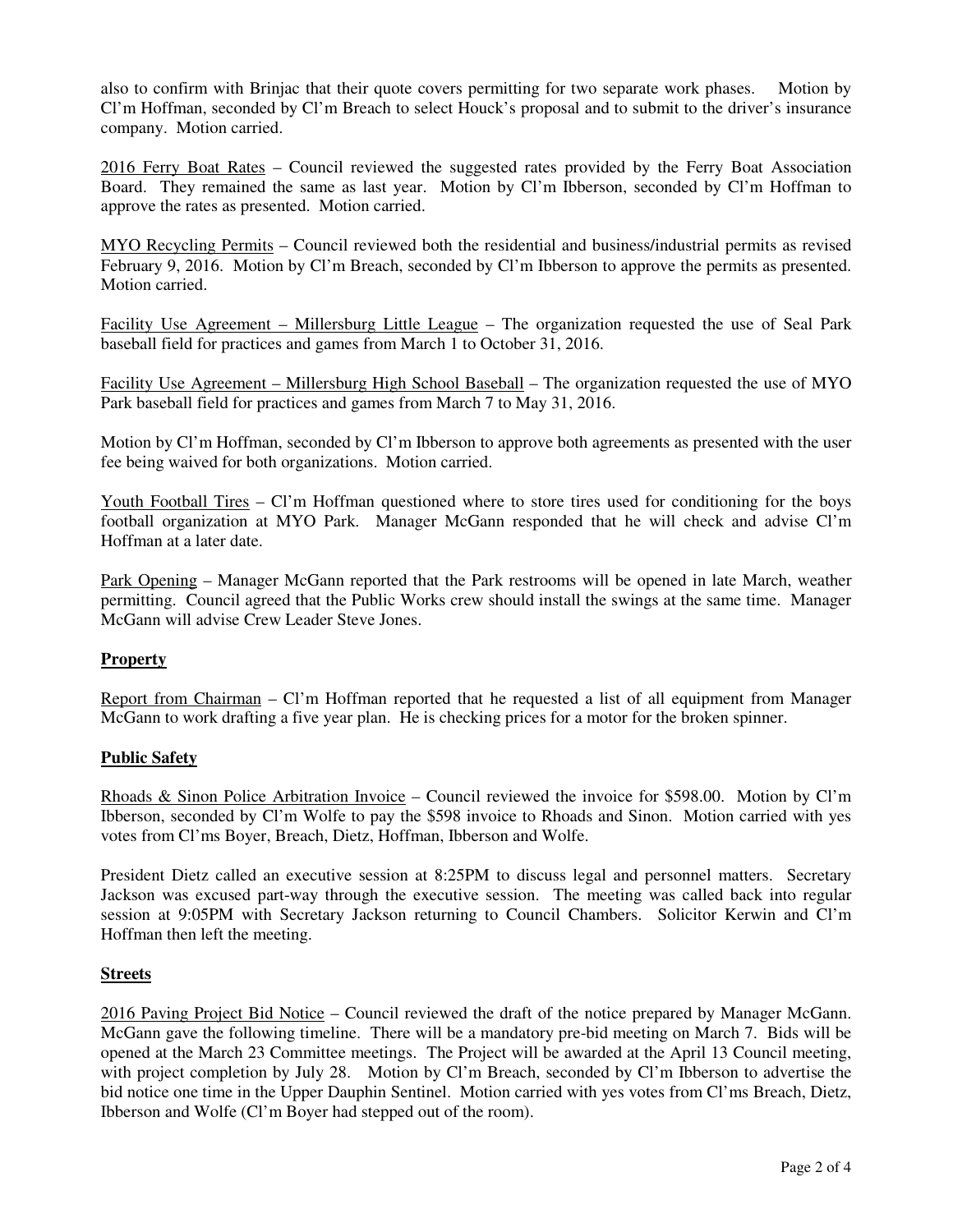Brinjac Engineering Contract for Paving Project – Motion by Cl'm Wolfe, seconded by Cl'm Ibberson to approve Brinjac's contract for construction document preparation for \$3,500 to be paid from Liquid Fuels funds. Motion carried with yes votes from Cl'ms Boyer, Breach, Dietz, Ibberson and Wolfe.

Disaster Declaration – This covered a snow emergency in the Borough from January 22-27, 2016. Motion by Cl'm Breach, seconded by Cl'm Ibberson to approve the disaster declaration. Motion carried.

Snow Removal Sub-Contractor Invoices – Invoices were received from Grosser Excavating, Inc. for \$1,760; Reed's Sunoco for \$2,087.50; and DDS Outdoors for \$1,312.50. Motion by Cl'm Ibberson, seconded by Cl'm Boyer to approve all three invoices for payment as presented. Motion carried with yes votes from Cl'ms Boyer, Breach, Dietz, Ibberson and Wolfe. The Millersburg Area Authority has invoiced the Borough for \$1,320, but will waive payment if the Borough does not receive disaster relief funds. Motion by Cl'm Breach, seconded by Cl'm Ibberson to reimburse the Millersburg Area Authority if we are deemed eligible to receive disaster relief funds from FEMA/PEMA. Motion carried.

## **Economic Development –** No report.

**Manager's Report –** Manager McGann called Cl'ms attention to the PSAB Annual Conference Tuesday schedule.

### **Unfinished Business**

BL Companies Invoice – Millersburg Ferry Boat Association Gaming Grant – Council reviewed the invoice for \$2,745.82 for the ferry wall study. Motion by Cl'm Ibberson, seconded by Cl'm Wolfe to authorize sending the invoice to Dauphin County for payment. Motion carried. Council directed Manager McGann to prepare a status report on the project expenses and charges to the grant.

MYO Park Renovations Project – President Dietz reported that the Borough is to receive \$200,000 from DCNR and should have applied for \$300,000 from DCED, utilizing the Borough's \$100,000 contribution; \$200,000 was the amount applied for from DCED. Manager McGann stated that the maximum award from DCED is \$250,000.

#### **New Business**

Zoning Solicitor and Stenographer Requests for Proposals (RFP's) – Council reviewed two legal notices advertising for RFP's for a Zoning Hearing Board stenographer and solicitor. Council directed Manager McGann to combine the notices into one. Additionally, Solicitor Kerwin suggested some revisions to both proposals. Motion by Cl'm Wolfe, seconded by Cl'm Ibberson to approve the combined format legal notice for publication one time in the Upper Dauphin Sentinel and to amend both proposals as per Solicitor Kerwin's suggestions. Motion carried with yes votes from Cl'ms Boyer, Breach, Dietz, Ibberson and Wolfe.

 $2016$  Memberships & Subscriptions – Motion by Cl'm Wolfe, seconded by Cl'm Ibberson, to approve payment of PA State Association of Boroughs membership dues at \$402.00; Upper Dauphin COG membership dues at \$357.98 and nine subscriptions at \$10 each of the PA Borough News. Motion carried with yes votes from Cl'ms Boyer, Breach, Dietz, Ibberson and Wolfe.

Heim's Disposal Service Proposal – Manager McGann presented two quotes from Heim's Disposal. One 15 yard dumpster for street sweeping debris at \$175 per pull and \$73.90 per ton for April 4-8 and three 40-yard dumpsters for Spring Clean-Up Day at \$225 per pull and \$73.90 per ton for April 9-10. Motion by Cl'm Boyer, seconded by Cl'm Breach to accept the proposals as presented. Motion carried with yes votes from Cl'ms Boyer, Breach, Dietz, Ibberson and Wolfe.